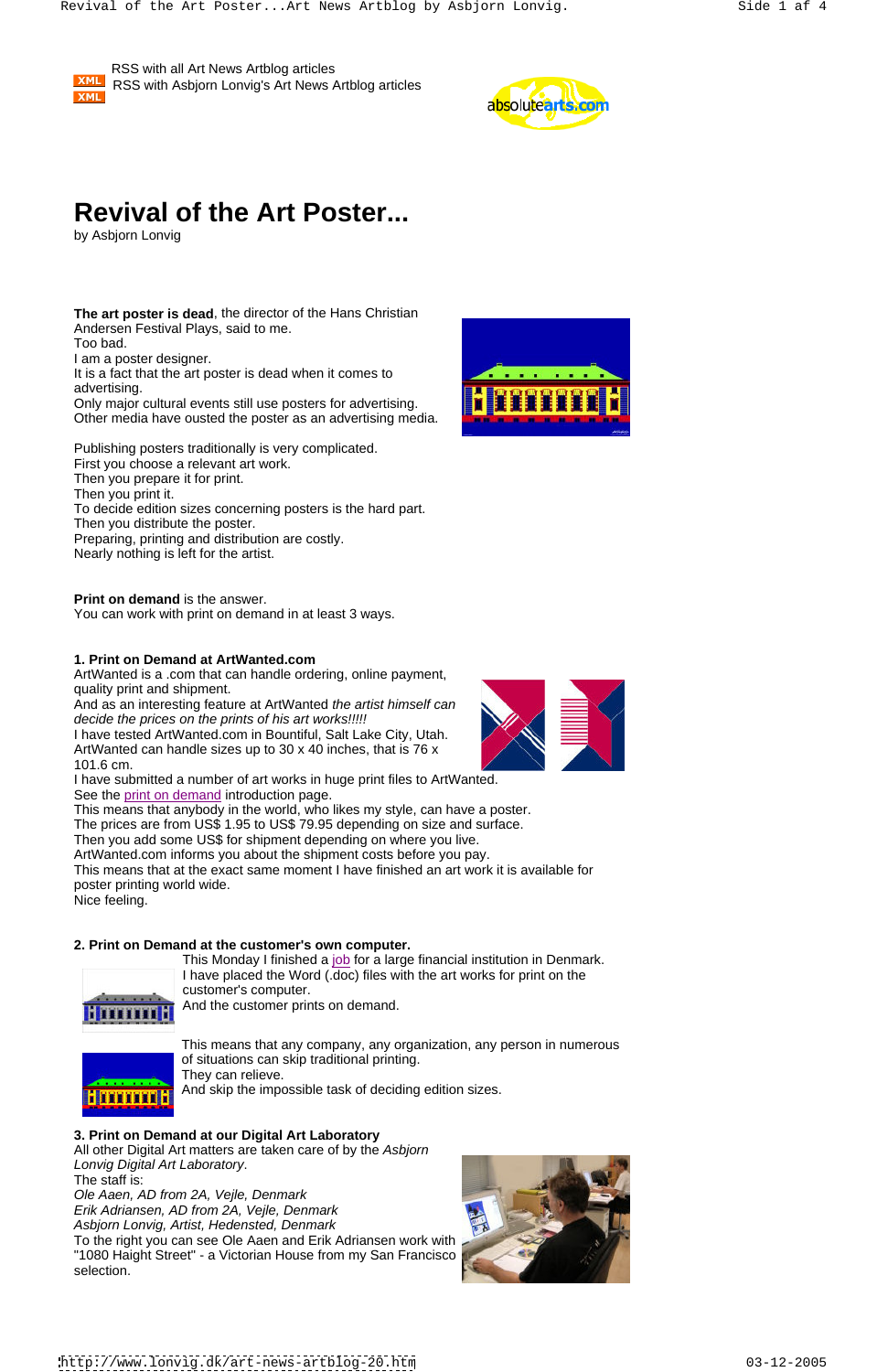This laboratory uses the newest technology when it comes to Mac computers, PCs, Graphics Editing Equipment, Small format printers, Large format high quality printers, Print surfaces, Film, TV, Video Editing Equipment, Projection Equipment and Photo Equipment. See more details on the Asbjorn Lonvig Digital Art Laboratory.

We can present art works in any size print in serigraph quality offering the contract of  $\mathbb{R}$  and  $\mathbb{R}$  and  $\mathbb{R}$  and  $\mathbb{R}$  and  $\mathbb{R}$  and  $\mathbb{R}$  and  $\mathbb{R}$  and  $\mathbb{R}$  and  $\mathbb{R}$  and  $\mathbb{R}$  and  $\mathbb{R}$  and  $\mathbb{R}$  and  $\mathbb{R}$  and  $\mathbb{R}$  and  $\mathbb{R}$  and

state of the art color fastness.

We can print on paper, canvas etc.

We can offer posters and prints with printed signature.

As a point of departure editions are open.

However, we can do limited edition prints, numbered and signed, as well.

Or one of a kind signed prints.

Sizes are: Height is unlimited. Width is up to about 5 feet, depending on the surface. To print a 1:1 print of one of my canvases size 79.2 x 54.8 inches, that is 201 x 139 cm on paper is a piece of cake. In this department we work with prices up to about US\$ 2500.

One day we printed on canvas.

Amazing.

This means that anybody can create exactly the art work reproduction, that they like. OK. I have to like it, too.

### **Technical remark:**

The posters are drawn in Adobe Illustrator. That means that they are vectorized and scalable. That's the reason that we can present pure, pure colors on all prints.

There are no photographing and scanning involved.

This week we will do some tests photographing my "sad days" paintings and Morten Lonvig's portrait paintings.

We are not satisfied until you can see every stroke of every hair in the brush. Or every stroke from my wooden block and filling knife, which I have used in some of them. Or that you

clearly can see, that the paint has been thrown temperamentally in some of them.

A KODAK dcs pro 14ns digital camera will probably do the job, we'll see.

If we succeed you'll be presented to a series of brand new posters soon.

### **Thoughts:**

If you use the Danish definition of poster, which is any kind of reproduction of art works, you sure can announce that computers and the internet have caused a "Revival of the Art Poster..." in the sense that they have made *print on demand posters* a major tool in future distribution of reproductions of art works world wide. \_\_\_\_\_\_\_\_\_\_\_\_\_\_\_\_\_\_\_\_\_\_\_\_\_\_\_\_\_\_\_\_\_\_\_\_\_\_\_\_\_\_\_\_\_\_\_\_\_

**Try out ArtWanted.com in Salt Lake City click on a poster**





<http://www.lonvig.dk/art-news-artblog-20.htm> 03-12-2005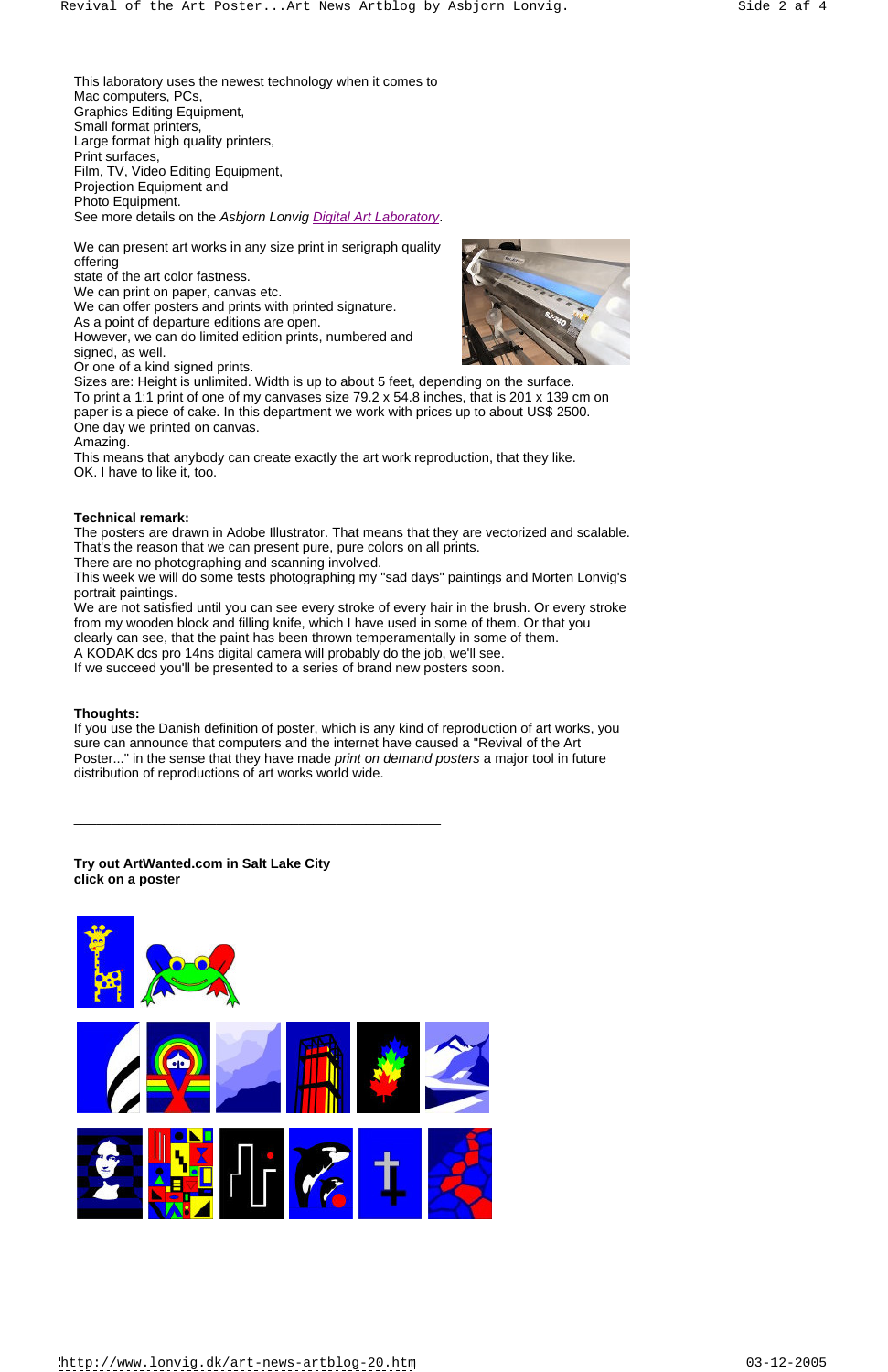











<http://www.lonvig.dk/art-news-artblog-20.htm> 03-12-2005